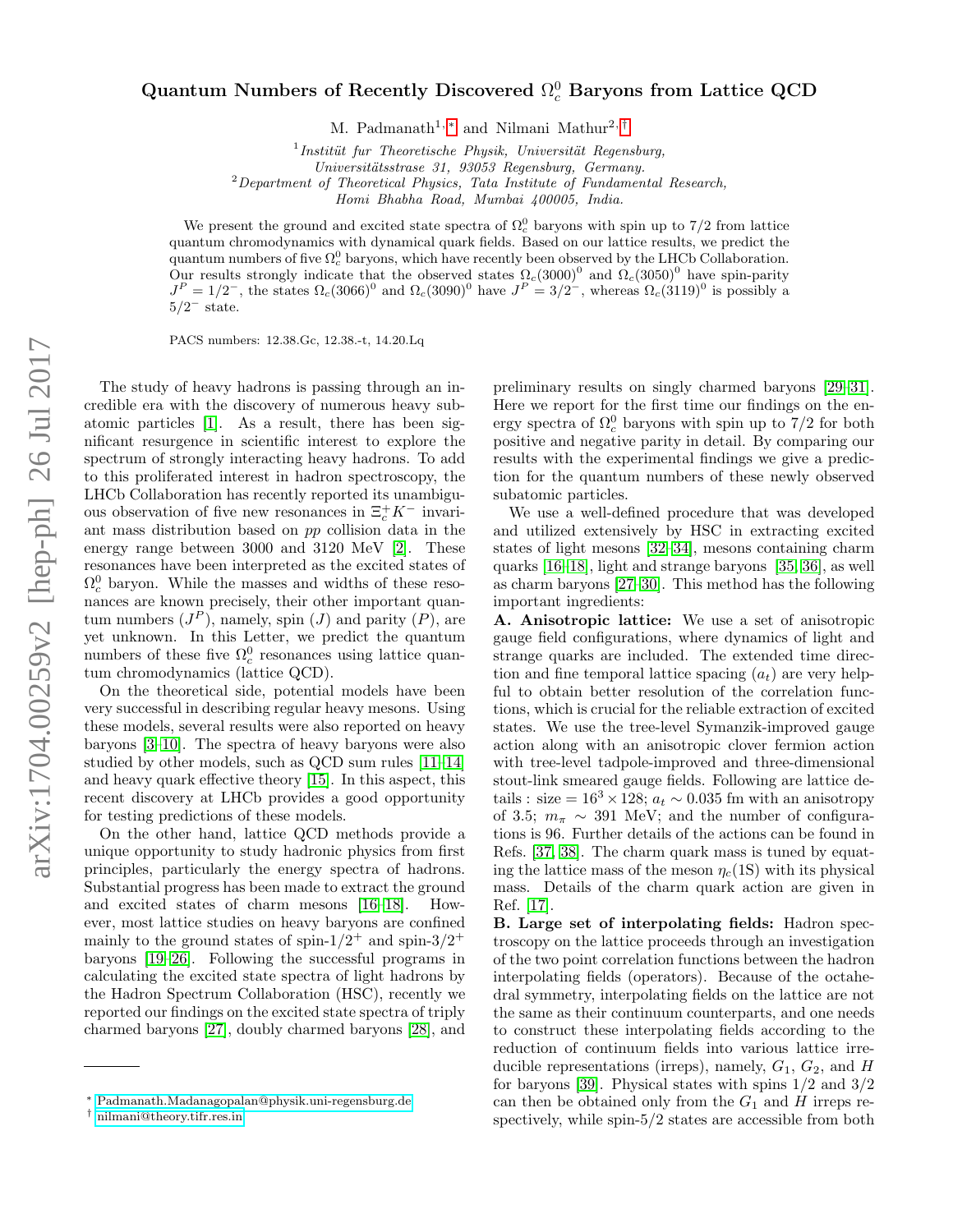the H and the  $G_2$  irreps [\[39\]](#page-4-23). Following Refs. [\[35,](#page-4-17) [40\]](#page-4-24) we construct a large set of baryonic operators which is essential for the reliable extraction of excited states from lattice calculations. These operators transform as irreps of  $SU(3)_F$  symmetry for flavor,  $SU(4)$  symmetry for Dirac spin of quarks and double cover octahedral group  $O_h^D$  of the lattice. The flavor content of  $\Omega_c(ssc)$  baryons is similar to that of  $\Omega_{cc}(ccs)$  baryons with the role of c and s quark exchanged. Hence, the operator details for  $\Omega_c^0$ baryons used in this work follow from Section IIB and Tables II and III of Ref. [\[28\]](#page-4-12), with the interchange of  $c$ and s quarks.

C. Distillation method: We employed a novel technique called "distillation" [\[41\]](#page-4-25), which is a quark source smearing technique that enables one to compute large correlation matrices  $(C_{ij})$  between a large basis of operators including nonlocal ones, similar to those used in this calculation. Here we implement the method using the lowest 64 eigenvectors of the discretized gauge-covariant Laplacian. The correlation matrices are built from four different source time slices.

D. Variational analysis and spin identification: We utilize a robust analysis procedure, developed by HSC, which is based on the variational study of correlation matrices,  $C_{ij}$ . In this method, one solves a generalized eigenvalue problem (GEVP) [\[42,](#page-4-26) [43\]](#page-4-27) of the form

$$
C_{ij}(t)v_j^n = \lambda_n(t, t_0)C_{ij}(t_0)v_j^n,
$$
\n<sup>(1)</sup>

where  $\lambda_n(t, t_0)$  is the *n* th eigenvalue which is related to the energy of the *n* th excited state  $E_n$  by

$$
\lim_{t-t_0 \to \infty} \lambda_n(t, t_0) = e^{-E_n(t - t_0)}.
$$
 (2)

We choose an appropriate reference time slice  $t_0$  in solving GEVP, such that it minimizes a  $\chi^2$ -like quantity as defined in Ref. [\[16\]](#page-4-7). To associate a spin to an extracted energy level we calculate the overlap factors  $Z_i^n$  of an operator  $O_i$  defined as  $Z_i^n \equiv \langle n|O_i^{\dagger}|0\rangle$  to a state n with energy  $E_n$ . These overlap factors carry a memory of the corresponding continuum interpolating field from which  $O_i$  was derived and these factors can be obtained from the  $n$  th eigenvector  $v^n$  of the GEVP. This procedure is being widely used by HSC in all of its spectrum calculations.

Results: Following the above procedures, we are able to extract the energy spectrum of  $\Omega_c^0$  baryons with spin up to  $7/2$ . In Figure [1,](#page-1-0) we show our results in terms of energy splittings of  $\Omega_c^0$  baryons from the mass of the  $\eta_c(1S)$  meson. A factor  $1/2$  is multiplied with  $\eta_c$  mass to account for the difference in the number of valence charm quarks in the baryon and meson. In general, energy splittings with valence charm content subtracted will have reduced uncertainties originating from the systematics of the charm quark mass parameter in the lattice action and from the ambiguity in the scale setting procedure. Positive and negative parity states are shown on the leftand right-hand sides of the figure, respectively. The vertical height in each box represents  $1\sigma$  uncertainty, which



<span id="page-1-0"></span>FIG. 1. Spin identified spectra of  $\Omega_c^0$  baryons. Here, spectrum is presented in terms of energy splittings of  $\Omega_c^0$  baryons from  $\eta_c(1S)$  meson. Details of the plot are in the text.



<span id="page-1-1"></span>FIG. 2. "Matrix" plot of  $\tilde{Z}$  for a few selected operators onto a few spin identified lower energy levels in  $H<sub>g</sub>$  irrep.

includes statistical and systematic uncertainties from different fit ranges. Throughout this Letter, we follow the color coding for extracted energy levels as follows : spin  $1/2$ , red; spin  $3/2$ , blue; spin  $5/2$ , green; and spin  $7/2$ black. The two relevant scattering channels in this calculation are  $\Xi_c K$  and  $\Xi_c' K$  in s wave. Their lattice values are shown by horizontal black lines and are obtained from  $\Xi_c$ ,  $\Xi_c'$  and K masses calculated on these lattices. The states inside the magenta boxes are those with dominant overlap to operators constructed purely out of the upper two components of the quark spinor. Those are referred to as the nonrelativistic operators. All other operators are relativistic. It is interesting to see that the number of low lying excitations for each spin agrees with the expectations based on the nonrelativistic quark spins which implies a clear signature of  $SU(6)\times O(3)$  symmetry in the spectra. A similar  $SU(6)\times O(3)$  symmetric nature of the spectra was also observed in light baryons [\[36\]](#page-4-18) as well as for doubly and triply heavy baryons [\[27,](#page-4-11) [28\]](#page-4-12). It is to be noted that in our variational analysis we have included both nonrelativistic as well as relativistic operators, and still we observe the above symmetry in the low lying spectra.

Next, we briefly describe the procedure followed in as-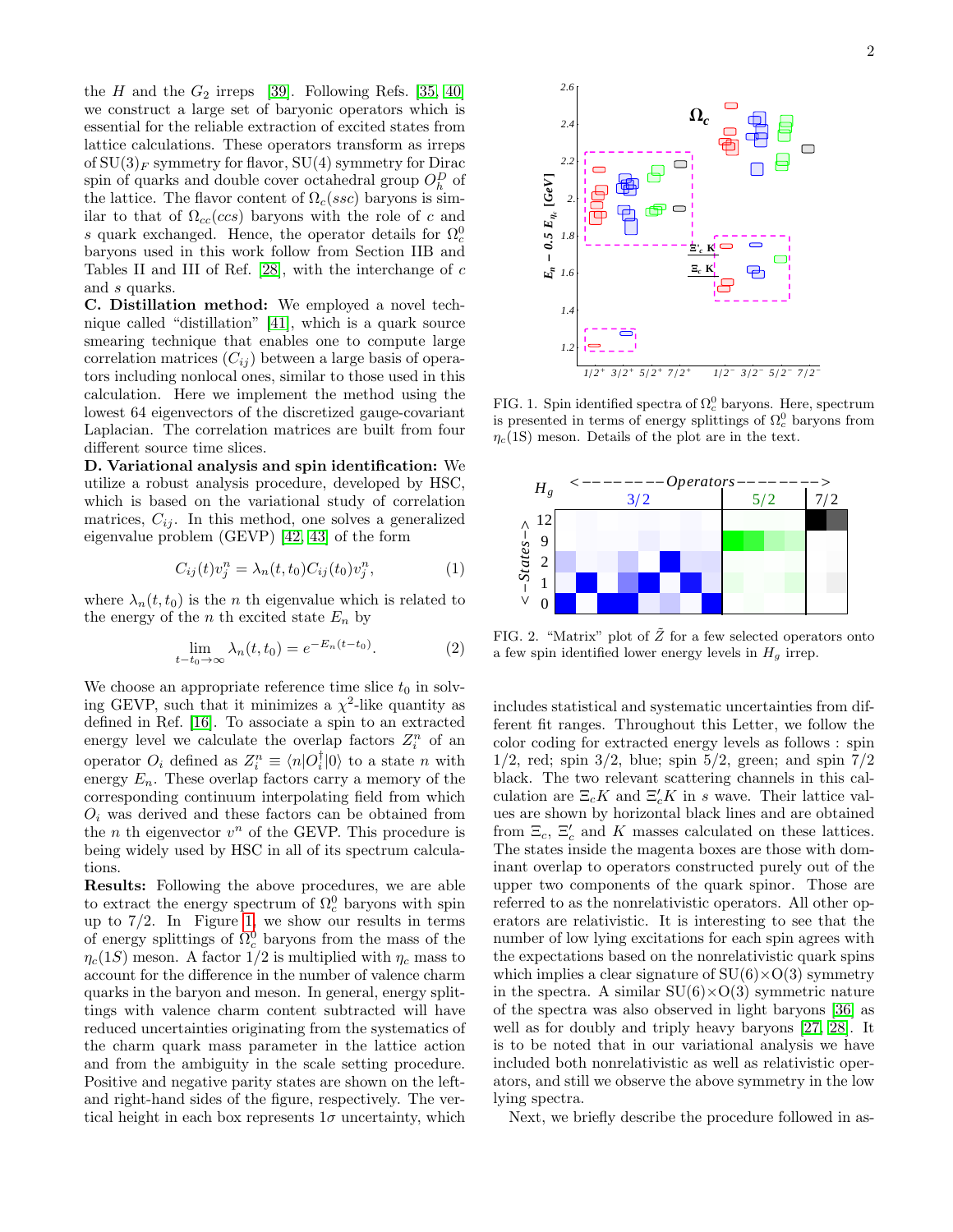

<span id="page-2-0"></span>FIG. 3. Histogram plot of  $\tilde{Z}$  for the lowest levels in  $H_u$  and  $G_{1u}$  irreps for a few selected operators.

signing the spin of an extracted energy level leading to the spin identified spectra shown in Figure [1.](#page-1-0) To explain it, we choose irreps  $H_q$ ,  $H_u$  and  $G_{1u}$  (subscripts  $g$  and  $u$  refer to positive and negative parity, respectively), and show below how a particular energy level that is associated with operators from any of these irreps can be assigned a spin. In Figure [2,](#page-1-1) we show a representative matrix plot of the normalized overlap factors,  $\tilde{Z} = \frac{Z_i^n}{max[Z_i^n]}$ , for a few selected operators on to a few of the lower energy levels in the  $H<sub>g</sub>$  irrep, where the continuum  $3/2^+$ ,  $5/2^+$ , and  $7/2^+$  states appear. We follow the same color coding as above, while the darkness of the pixel is linearly related to the magnitude of the normalized overlap. From this figure, one can clearly associate the states labeled as  $0, 1$ , and  $2$  with spin  $3/2$ , the state 9 with spin 5/2, and the state 12 with spin 7/2. In order to further demonstrate the robustness of the procedure, in Figure [3](#page-2-0) we present a representative histogram plot of  $\tilde{Z}$  values from two different irreps. In the top plot, on the  $x$  axis we show various operators in the  $H_u$  irrep with their continuum spins and the y axis shows their  $\ddot{Z}$  values to a particular energy excitation. This also shows that this energy excitation represents a spin- $3/2^-$  state as it is saturated predominantly from operators that have spin  $3/2^-$  in the continuum. In the bottom plot, we show a similar observation in the  $G_{1u}$  irrep for an energy excitation that we found to be a spin- $1/2^-$  state. For spin- $5/2$  and  $7/2$  states, their  $\tilde{Z}$  values need to be compared among different irreps [\[27,](#page-4-11) [28,](#page-4-12) [35,](#page-4-17) [36\]](#page-4-18). Spin identifications for all other energy excitations are performed with the same rigor.

With confidence in our procedure for the extraction of energy levels and their spin identification, we finally present our main result. In Figure [4,](#page-2-1) we show a comparison plot between the extracted lattice energy levels with those from the recently observed  $\Omega_c^0$  baryons [\[2\]](#page-4-1) along with the previously known two other  $\Omega_c^0$  baryons [\[1\]](#page-4-0). The relevant continuum scattering thresholds are presented on the left-hand side and the noninteracting scattering energies as obtained on these lattices are shown on the right-hand side. It can be seen that our lattice estimate for the hyperfine splitting between spin- $3/2$  and spin-



<span id="page-2-1"></span>FIG. 4. Comparison plot between experimental and lattice results of  $\Omega_c$  baryons.

1/2 baryons is well in agreement with experiment. The most interesting observation from this comparison is the fact that we observe exactly five energy excitations in the same energy region above the  $3/2^+$  state. Two other states are above the scattering levels and thus need to be studied with more rigor. It is also very satisfying to see that among the five new excitations, four are matching with our lattice results. The only remaining excitation, which we assign to be a spin- $5/2^-$  baryon, can possibly be identified to the remaining higher lying experimental candidate. We would like to point out that these results are prediction and not postdiction, as preliminary results of these were already presented at the Charm-2013, 2015 and Lattice-2014 conferences [\[29–](#page-4-13)[31\]](#page-4-14). It is to be noted that most other nonlattice calculations [\[3](#page-4-2)[–15\]](#page-4-6) on  $\Omega_c^0$  baryons predicted seven levels in this region. In Table [I,](#page-3-0) we summarize the comparison between experiments and this lattice calculation (called L1), where we denote the *i* th energy level of  $\Omega_c^0$  by  $\Omega_c^{0,i}$ , while  $\Delta E$  is the energy difference from the ground state  $(\Omega_c^{0,0})$ . From the results shown in Figure [4](#page-2-1) and Table [I,](#page-3-0) we conclude that the spin-parity quantum numbers of these newly discovered particles are as follows:  $\Omega_c(3000)^0$  and  $\Omega_c(3050)^0$ have spin-parity  $J^P = 1/2^-$ , the states  $\Omega_c(3066)^0$  and  $\Omega_c(3090)^0$  have  $J^P = 3/2^-$ , while  $\Omega_c(3119)^0$  is possibly  $a 5/2^-$  state. A similar assignment of spin and parity has also recently been made in a potential model calculation [\[44\]](#page-4-28).

To strengthen our findings, we perform another lattice calculation (called L2) with a totally different set of lattice parameters. We use three dynamical  $2+1+1$  flavors HISQ lattice ensembles generated by the MILC Collab-oration [\[45\]](#page-4-29) :  $24^3 \times 64$ ,  $32^3 \times 96$ , and  $48^3 \times 96$  lattices with lattice spacings  $\sim 0.12, 0.09$ , and 0.06 fm, respectively. For the valence quark propagators, we use overlap action [\[46\]](#page-4-30). The details of this lattice set up, charm and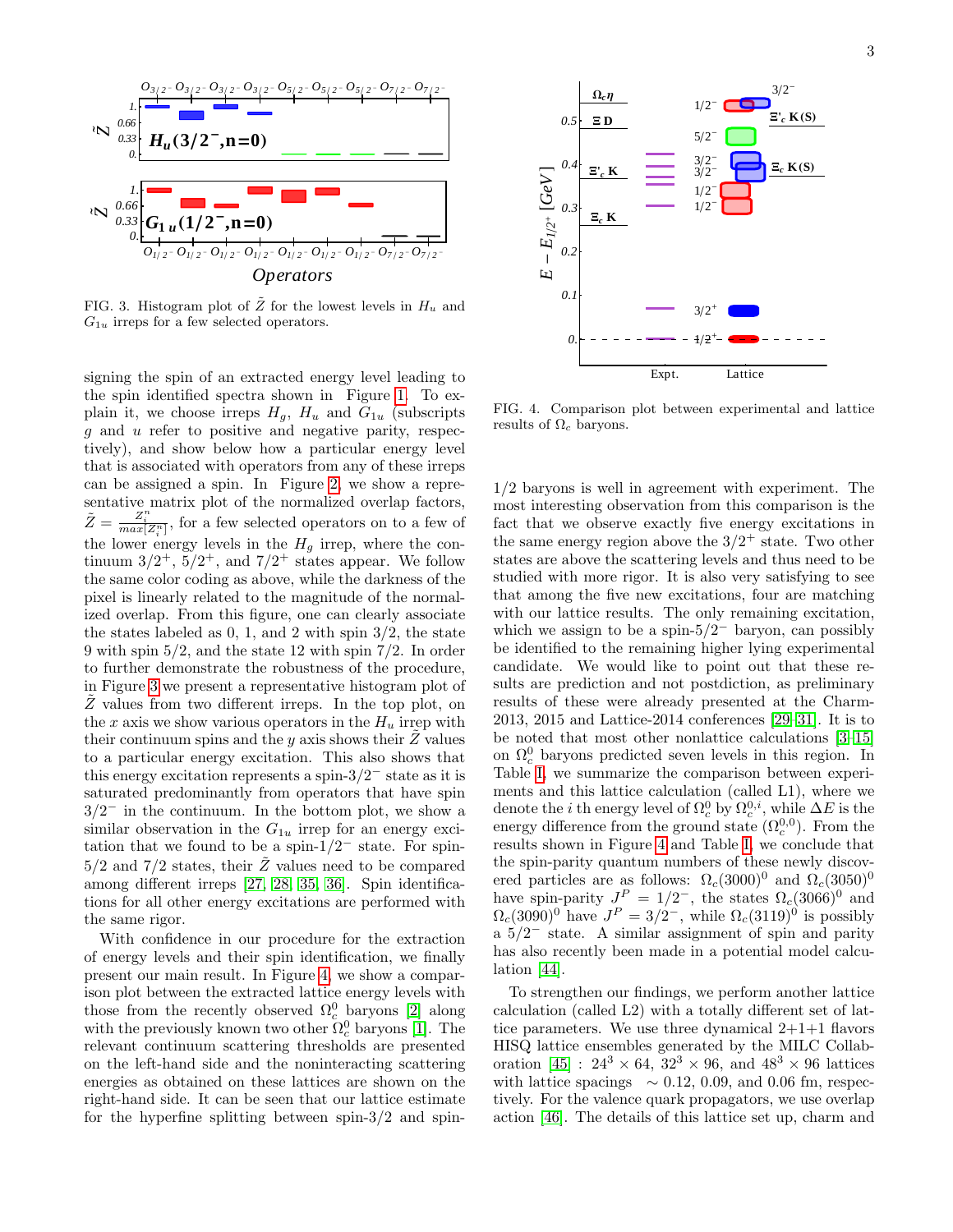| Energy                                              | Experiment                 |                          | Lattice          |                             |           |
|-----------------------------------------------------|----------------------------|--------------------------|------------------|-----------------------------|-----------|
| splittings $(\Delta E)$                             | $\Delta E$                 | $J^P$                    | $\Delta E$ (MeV) |                             | $J^P$     |
|                                                     | (MeV)                      | [1]                      | L1               | L2                          |           |
| $E_{\Omega_c^{0,0}} - \frac{1}{2}E_{\eta_c}$        | $1203(2)$ $1/2^+$          |                          |                  | $1209(7)$ 1200(10) $1/2^+$  |           |
| $E_{\Omega_c^{0,1}}-E_{\Omega_c^{0,0}}$             | $70.7(1)$ 3/2 <sup>+</sup> |                          |                  | $65(11)$ $68(14)$           | $3/2^+$   |
| $E_{\Omega_c^{0,2}} - E_{\Omega_c^{0,0}}$           | 305(1)                     | $\cdot$                  |                  | $304(17)$ $319(19)$ $1/2^-$ |           |
| $E_{\Omega_c^{0,3}}-E_{\Omega_c^{0,0}}$             | 355(1)                     | $\ddot{?}$               | 341(18)          |                             | $1/2^{-}$ |
| $E_{\Omega_c^{0,4}}-E_{\Omega_c^{0,0}}$             | 371(1)                     | $\overline{\mathcal{L}}$ | 383(21)          |                             | $3/2^{-}$ |
| $E_{\Omega_c^{0,5}}-E_{\Omega_c^{0,0}}$             | 395(1)                     | $\ddot{?}$               |                  | $409(19)$ $403(21)$         | $3/2^{-}$ |
| $E_{\Omega_{\circ}^{0,6}}-E_{\Omega_{\circ}^{0,0}}$ | 422(1)                     | ?                        | 464(20)          |                             | $5/2^{-}$ |

<span id="page-3-0"></span>TABLE I. Comparison of energy splittings of  $\Omega_c^0$  baryons between experimental and lattice results.  $\Omega_c^{0,i}$  represents the i th energy level.

strange mass tuning are given in Refs. [\[22,](#page-4-31) [23\]](#page-4-32). On these ensembles, we calculate two point correlation functions of  $\Omega_c^0$  baryons using conventional local spin-1/2 and 3/2 operators and extract the respective lowest states for both the parities. In Figure [5,](#page-3-1) we show results from this calculation again as mass splittings from the ground state  $(1/2^+)$ . We also perform continuum extrapolations using  $\mathcal{O}(a^2)$  and  $\mathcal{O}(a^3)$  forms in lattice spacing, a. The 1 $\sigma$  error bars from  $\mathcal{O}(a^3)$  fittings are shown by the shaded regions. In Table I, in the column L2 we show these results which include both statistical as well as all systematic errors. It is quite encouraging to see that lattice results from two completely different setups are consistent with each other, and this ensures again the robustness of the spin assignment procedure utilized in the first calculation. It is to be noted that the results obtained in the L2 calculation rely on conventional single exponential fits of the two point correlation function. Hence, while results for spin- $1/2^+$  and  $-3/2^+$  states are reliable, it is difficult to extract energy levels of states reliably whose energies are close by. In that case, one obtains a single energy level as a mixture of the two. This is indeed what we observed in the L2 results for  $1/2^-$  states, which is in the middle of two states obtained in the L1 calculation.

We now discuss the scattering channels relevant to our calculation. For the lowest three states the only possible strong decay channel is  $\Xi^+ K^-$ , whereas the higher two levels can decay into  $\Xi^+ K^-$  and  $\Xi'^+ K^-$ . Owing to the heavy pion mass ( $m_{\pi} \sim 391$  MeV), scattering levels  $\Xi_c^+ K^-$  and  $\Xi_c^{\prime+} K^-$  in the s wave, as measured on our lattice, appear at 373 and 488 MeV, respectively, above the ground state, as shown in Figure [4.](#page-2-1) Both of the extracted spin- $1/2^-$  states are below these energy thresholds. On the other hand, spin- $3/2^-$  and spin- $5/2^-$  states can decay into  $\Xi_c^+ K^-$  only via d wave. However, the corresponding noninteracting lattice scattering energies lie significantly above these excitations. Considering the narrow width of the observed resonances [\[2\]](#page-4-1) and lattice positions of the scattering channels, as discussed above, we believe that the single hadron approximation in our



<span id="page-3-1"></span>FIG. 5. Mass splittings of the lattice energy levels from the ground state of  $1/2^+$   $\Omega_c^0$  baryon, where  $\Delta E(J^P) \equiv$  $E(J^P) - E(1/2^+)$ . L1 and L2 represent first and second lattice calculations.

calculation, where we have neglected multiparticle operators, will have negligible effects on the energy excitations that we have extracted.

We would also like to point out possible uncertainties in this calculation. The main uncertainties are from the discretization of the heavy charm quark mass. As mentioned previously, we believe that this uncertainty gets reduced by taking appropriate energy differences where the effects of the valence charm quark content is subtracted out. The agreement between lattice and experimental values in the hyperfine splitting between spin-3/2 and spin-1/2 baryons, which is known for its strong discretization artifacts, also justifies the above claim. Furthermore, consistency between our two lattice investigations (L1 and L2) with entirely different systematics confirms that the discretization effects on the mass splittings in the first calculation are indeed under control. The effects from the unphysical light quark mass and small lattice volume are expected to be smaller in  $\Omega_c$  baryons than those for light baryons, as the former do not have light valence  $u$  and  $d$  quarks. Our lattice value of the spin-1/2 ground state matches with its experimental value, which further provides confidence to this view. The relative spin ordering of these energy excitations that we assigned here is expected to be unaffected by future lattice calculations with more realistic physical parameters. Conclusions: In this Letter, we present detailed results from the first nonperturbative calculation on the excited state spectroscopy of  $\Omega_c^0$  baryons with spin up to 7/2 and for positive as well as negative parity. Results from this work have direct relevance to the five  $\Omega_c^0$ resonances recently discovered by the LHCb Collaboration. We predict the quantum number of these energy excitations as the following:  $\Omega_c(3000)^0$  and  $\Omega_c(3050)^0$ have spin-parity  $J^P = 1/2^-$ , the states  $\Omega_c(3066)^0$  and  $\Omega_c(3090)^0$  have  $J^P = 3/2^-$ , whereas  $\Omega_c(3119)^0$  possibly is a  $5/2^-$  state. An elaborate and well-established lattice method is followed for extracting these energy levels and